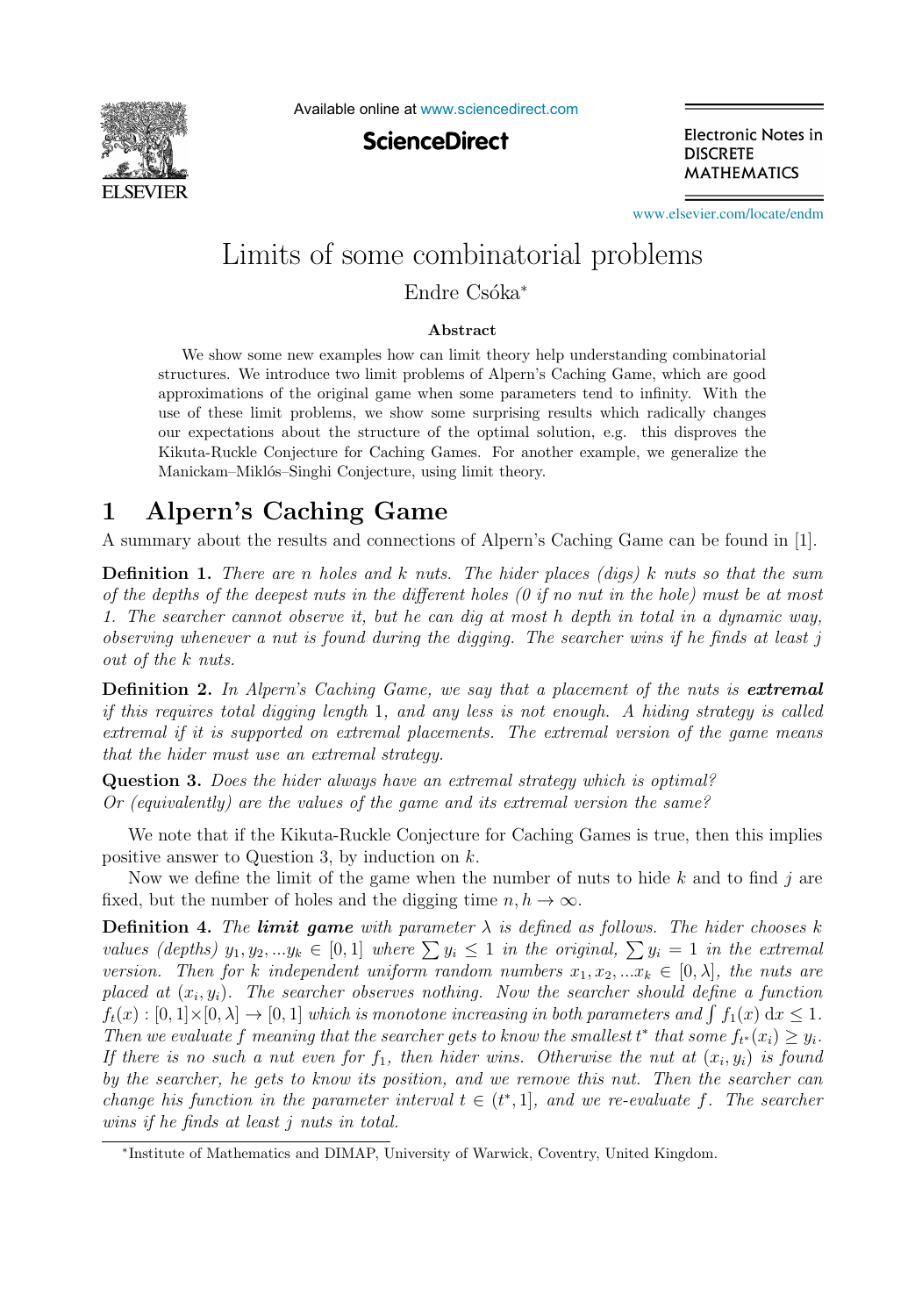**Theorem 5.** Consider the game with parameters  $k, j, n, h$  and consider the limit game with  $k, j, \lambda = n/h$ . The ratio of the values of these two games  $\in \left[\left(\frac{h-j}{h}\right)^j, 1\right]$ .

Sketch of proof. On one hand, any strategy of the searcher in the finite game can be applied in the limit game by choosing  $f_t$  in the interval  $\left[\frac{i-1}{n}, \frac{i}{n}\right)$  as the depth of the *i*th deepest hole after t total digging. This way the searcher can get at least the same score as in the finite game.

On the other hand, a strategy of the searcher in the limit game can be applied in the finite game by having depth  $f(\frac{i-1}{b-i})$  in the *i*th hole, except that if a nut is found in a hole, then we dig that hole until depth 1. (The holes are randomly numbered by the searcher.) This way, the dig that hole until depth 1. searcher can get at least  $\left(\frac{h-j}{h}\right)^j$  times the score of the limit game.  $\Box$ 

**Definition 6.** The **double limit game** is defined as the limit game with  $\lambda \to \infty$ , as follows. The hider chooses k values  $y_1, y_2, ... y_k \in [0, 1]$  where  $\sum y_i \leq 1$  in the original,  $\sum y_i = 1$  in the extremal version. Then with all possible vector of positive real numbers  $x_1, x_2, ... x_k \in \mathbb{R}^+$ , the nuts are placed at  $(x_i, y_i)$ . The searcher observes nothing. Now the searcher should define a strategy of the limit game with  $\lambda = \infty$ . The score of the searcher is the j-dimensional measure of the vectors  $x_1, x_2, \ldots x_k$  for which he wins. This is what the searcher aims to maximize and the hider aims to minimize, in expectation.

**Theorem 7.** Fix k and j, and consider a sequence of pairs  $(n_i, h_i)$  so that  $h_i \rightarrow \infty$  and  $n_i/h_i \to \infty$ . Then the values of the games with parameters  $k, j, n_i, h_i$ , multiplied by  $\left(\frac{n_i}{h_i}\right)^j$ , tend to the value of the double limit game.

Sketch of proof only for  $k = i = 2$ . The strategy of the searcher in a limit game can be applied in the double limit game, providing the same score. This proves one direction.

The other direction is a bit more technical. The optimal strategy of the searcher in the double limit game can be applied in the limit game with a large parameter  $\lambda$ , simply by restricting f to  $[0,1] \times \lambda$ . In the part which is cut, the function value was at most  $\frac{1}{\lambda}$ , therefore, this strategy provides the same score unless if the depth of a nut is very low. However, there is a strategy which is very efficient in these cases:  $f_1(x) = 1$  if  $x < \frac{1}{2}$ , and  $f_1(x) = \frac{1}{\lambda}$  if  $x \in \left[\frac{1}{2}, \frac{\lambda+1}{2}\right)$ , and 0 otherwise. If we use this strategy instead with an appropriate very low probability, then for all possible hiding strategy, this mixed searching strategy will be at least almost as good as the original strategy in the double limit game. П

**Theorem 8.** If  $k = j = 2$ , then the values of the double limit game and its extremal versions have different values. The same is true for the limit game with  $\lambda$  large enough.

Notice that this theorem provides infinitely many counterexamples to Question 3.

Sketch of proof. Assume by contradiction that the two values are the same. Consider the optimal strategy of the searcher in the original game. This must be an optimal strategy in the extremal game, as well.

Consider any optimal strategy of the hider in the extremal game. This can be identified with the probability measure  $\mu$  of the depth of a random nut.

**Lemma 9.** If the searcher finds a nut at depth y, then he should change  $f_1$  so as to maximize the interval where  $f_1(x)=1 - y$ , except for a 0-measure set with respect to  $\mu$ .

In the extremal game, a mixture of the following two pure strategies of the searcher provides him score  $\sqrt{2} + 1$ . (The optimum score is  $\approx 2.7$ .)

- $f_t^{(1)}(x) = 1$  if  $x < t$ , otherwise 0.
- $f_t^{(2)}(x) = \frac{1}{2}$  if  $x < 2t$ , otherwise 0.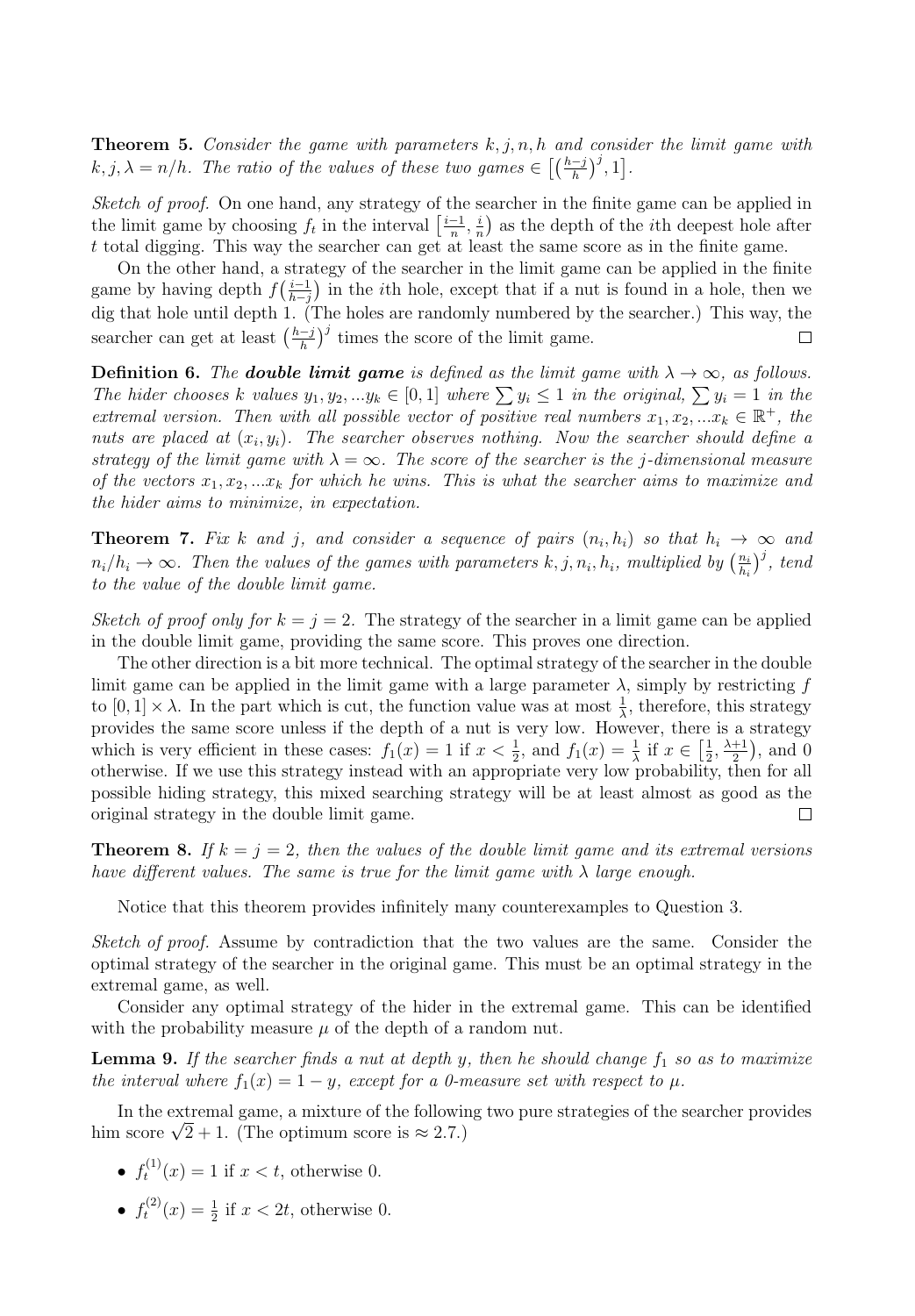**Lemma 10.** With the optimal strategy of the searcher in the extremal game, the values of  $f_1$ must be almost everywhere 0 or inside the closure  $C = cl(supp(\mu))$  of the support of the depths in an optimal strategy of the hider. More precisely, the event that this does not hold should have probability 0.

*Proof.* Otherwise we could rounded down f to  $C \cup \{0\}$  for the entire strategy of the searcher – with the appropriate reparametrization – which would not change the score of the searcher. If this rounding provides a jump in the integral, then we smooth it by increasing  $f$  from left to right while t increases. We will have some residue at the end because of rounding down, this could be used to increase the score.  $\Box$ 

Without loss of generality, we can assume that  $\int f_t(x) dx = t$ .

**Lemma 11.** If  $y \notin C \cup \{0\}$  then for any  $t \in [0,1]$ , for all  $x \in \mathbb{R}$  except a 0-measure set,  $f_t(x) \neq y$ .

 $\Box$ 

Proof. If it does not hold, then we could easily improve the strategy of the searcher.

**Lemma 12.**  $C = [0, 1]$ .

*Proof.* Assume by contradiction that an interval  $(a, b) \subset [0, 1] - C$ , but  $a, b \in C$ . Using the previous lemmas and the strict convexity of the function  $x \to 1/x$ , we get that  $\left(\frac{a+b}{2}, 1 - \frac{a+b}{2}\right)$ provides lower score for the searcher than the average score by  $(a, 1 - a)$  and  $(b, 1 - b)$ , which contradicts with the optimality of the strategy of the hider. For  $a = 0$ , the hiding strategy  $\left(\frac{a+b}{2}, 1-\frac{a+b}{2}\right)$  is better than  $(b, 1-b)$ .  $\Box$ 

Consider now the optimal strategy of the searcher in the non-extremal game. We know that if he finds a nut, then he follows the strategy according to Lemma 9. We also know that this must be an optimal strategy of the extremal game, as well, because the values of the two games are (assumed to be) the same. Now consider the case when the hider chooses depths  $y_1 = \frac{1}{4} - \varepsilon$ and  $y_2 = \frac{1}{4}$ , for some sufficiently small  $\varepsilon$ . Consider a strategy of the searcher. Let

$$
t^* = \sup_{t \in [0,1]} \left\{ f_t \left( \frac{4}{3} \right) < \frac{1}{4} \right\},
$$
\n
$$
s = \sup_{x \in \mathbb{R}} \left\{ \sup_{t \in [0,1]} \left\{ f_t(x) < \frac{1}{4} \right\} = t^* \right\}.
$$

It is easy to check that the searcher cannot win if  $y_1 > s$  or  $y_2 > 2 - \frac{s}{2}$  (if  $\varepsilon$  is small enough). Therefore, the score of the searcher is at most  $s(2-\frac{s}{2}) \leq 2 < \sqrt{2}+1$ , which is a contradiction.

To sum up, this argument implies a surprising negative answer to Question 3 (and disproves the Kikuta-Ruckle Conjecture for Caching Games).

We note that there are a number of further limit games, e.g. if  $j_i \to \infty$  and  $j_i/k_i$  is convergent. These limit games might also be interesting.

### $\overline{2}$ **2 Manickam–Mikl´os–Singhi Conjecture**

These limit theory techniques can be applied in other combinatorial problems, for example, we can generalize the Manickam–Miklós–Singhi Conjecture as follows.

**Conjecture 13** (Manickam–Miklós–Singhi). If  $n, k \in \mathbb{N}$ ,  $4k \leq n$ ,  $a_i \in \mathbb{R}$ ,  $a_1 + a_2 + ... + a_n = 0$ and  $\{i_1, i_2, ..., i_k\} \subset \{1, 2, ..., n\}$  is a uniform random subset with fix cardinality k, then Pr  $(a_{i_1} + a_{i_2}, ..., a_{i_k})$  $a_{i_2} + ... + a_{i_k} > 0$   $\leq \frac{n-k}{n}$  with equality if and only if the sum of each k elements excluding one specific (smallest) element is positive  $(e.g. 1-n, 1, 1, 1, ..., 1)$ .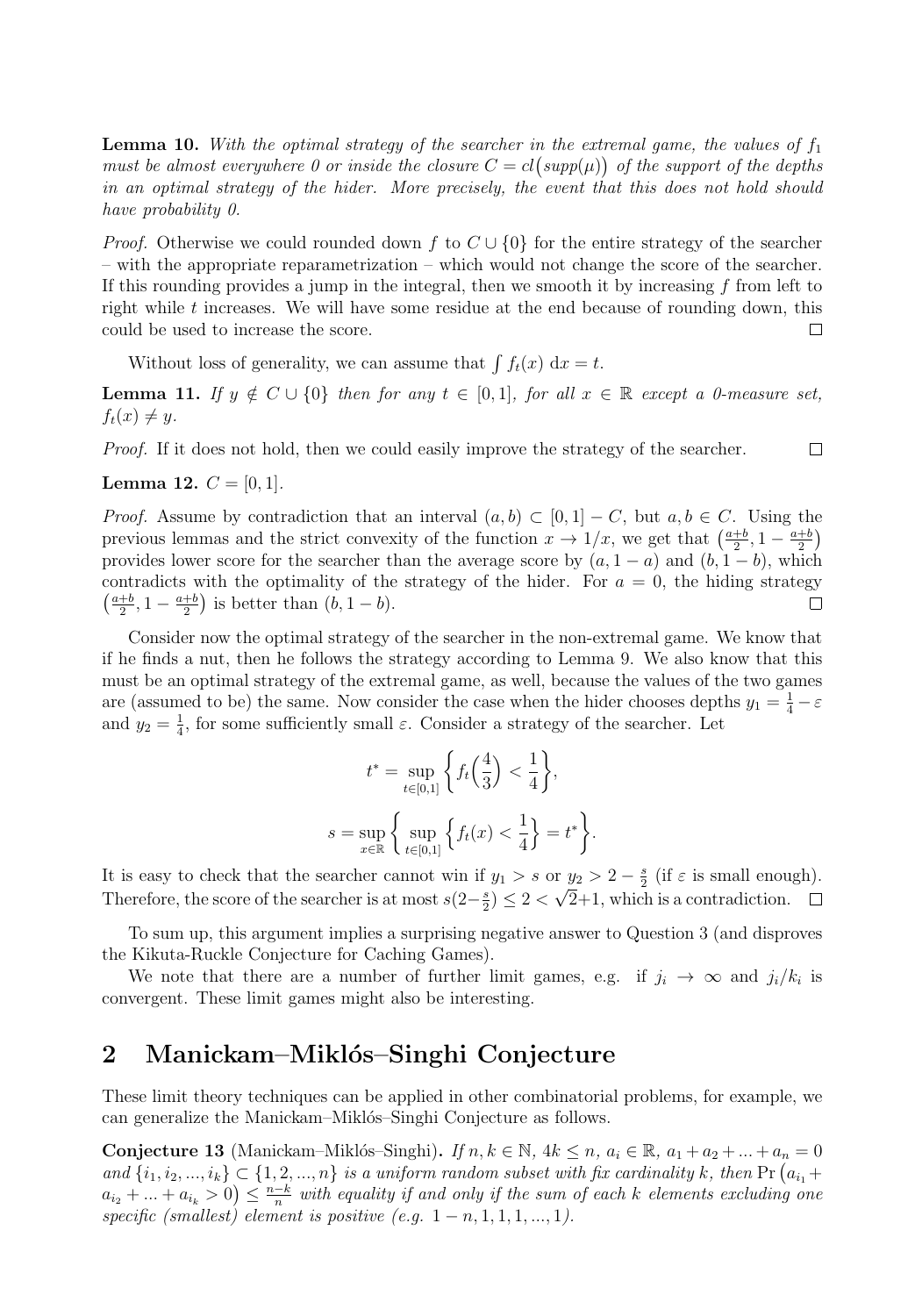

If p is between 0 and 0.317... (or exactly 1/3), then  $-1$  is the best (and the other coefficients are 0), between  $0.317...$  and  $1/3$  the sequence  $1, 1, 1$  is the best, between  $1/3$  and  $0.395...$  (and at 0.4) the sequence  $-1, -1, -1$ , between 0.395... and 0.4 the sequence 1, 1, 1, 1, 1, between 0.4 and 0.414... the sequence  $-1, -1, -1, -1, -1$ , and between 0.414... and 0.5 the sequence 1, 1.

The Manickam–Miklós–Singhi Conjecture is introduced in 1987 in [2], and it has recently received a lot of attention, especially because of its connection to the Erdős matching conjecture. Now we define the limit problem as follows.

**Problem 14.** For a fix  $p \in [0,1]$ , we are looking for a countable sequence  $a_1, a_2, \ldots$  of real numbers with  $\sum a_i^2 < \infty$  and real number d which maximizes  $\Pr\left(\sum a_i x_i + dx_0 > p \sum a_i\right)$ , where  $x_0, x_1, x_2, \ldots$  are independent,  $x_1, x_2, \ldots$  are indicator variables with probability p, and  $x_0$ is a variable with standard normal distribution.

**Conjecture 15.** The optimal strategy of the limit game has the form  $a_1 = a_2 = ... = a_q$ where  $q \in \{1, 2, 3, 5\}$ , and all other coefficients are 0. This is the only optimal strategy up to equivalence.

Two sequences are equivalent if the two events that the sum is positive are the same up to a permutation on the variables  $x_1, x_2, \ldots$ .

Figure 1 shows the probabilities by the different sequences, as a function of p. Now we are ready to state the corresponding conjecture in the original problem.

**Conjecture 16.** The optimal strategy of the original finite game has the form  $a_1 = a_2 = ... = a_q$ where  $q \in \{1, 2, 3, 5\}$ , and  $a_{q+1} = a_{q+2} = ... = a_n = -\frac{q}{n-q}a_1$ . This is the only optimal strategy up to equivalence.

**Problem 17.** There are  $n, k \in \mathbb{N}$ , and a vector space V over  $\mathbb{R}$  and  $T \subset V$  is a convex set. We want to find vectors  $a_1, a_2, ..., a_n$  with  $a_1 + a_2 + ... + a_n = 0$  which maximizes  $Pr(a_{i_1} + a_{i_2} + ... + a_{i_k} \in \mathbb{R})$  $(T)$ , where  $\{i_1, i_2, ..., i_k\} \subset \{1, 2, ..., n\}$  is a uniform random k-element subset.

**Conjecture 18.** The optimal strategy of this game has the form  $a_1 = a_2 = ... = a_q$  and  $a_{q+1} = a_{q+2} = ... = a_n = -\frac{q}{n-q}a_1$ . q is bounded (approximately at most 20). This is the only optimal strategy up to equivalence.